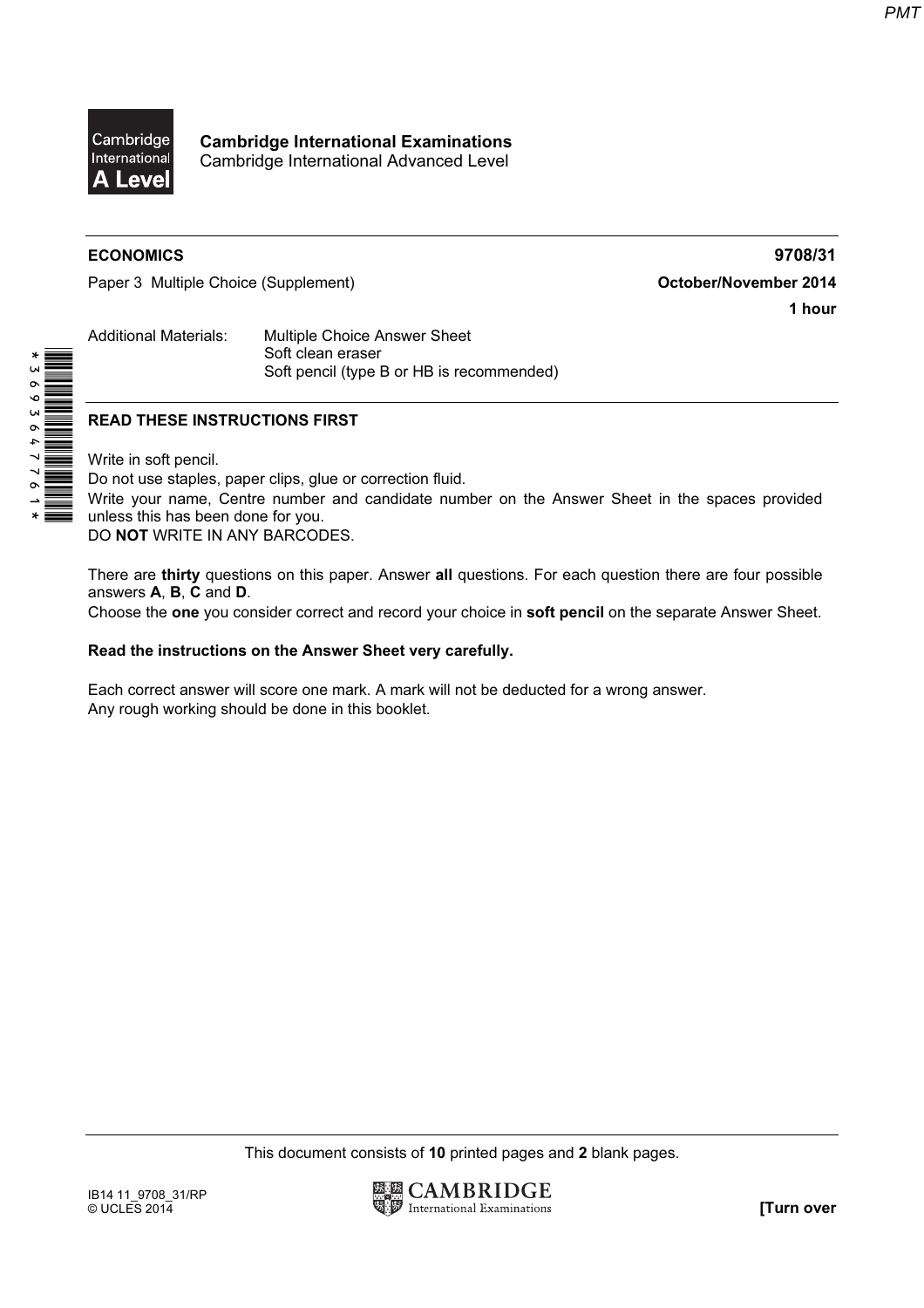- 1 Which statement about efficiency is correct?
	- A Allocative efficiency occurs when marginal revenue equals marginal cost.
	- B An economy is productively efficient when it is producing at a point on its production possibility curve.
	- C An economy will improve its allocative efficiency when its production possibility curve moves outward.
	- D Productive efficiency occurs when the prices of goods equal their marginal cost of production.
- 2 The schedule shows the total utility derived by a consumer of a good X at different levels of consumption.

| quantity of X consumed |  |    |    |    |  |
|------------------------|--|----|----|----|--|
| total utility (units)  |  | 65 | 75 | 80 |  |

The consumer obtains two units of utility from the last \$ she spends on each good that she purchases.

What is the maximum number of units of X that she will consume if the price of X is \$5?

**A** 3 **B** 4 **C** 5 **D** 6

3 In the diagram a consumer's budget line shifts from GH to JK.



Which statement must be correct?

- A The price of good X has increased relative to the price of good Y.
- **B** The prices of both goods have fallen.
- C There has been an increase in the consumer's real income.
- **D** There has been an increase in the consumer's money income.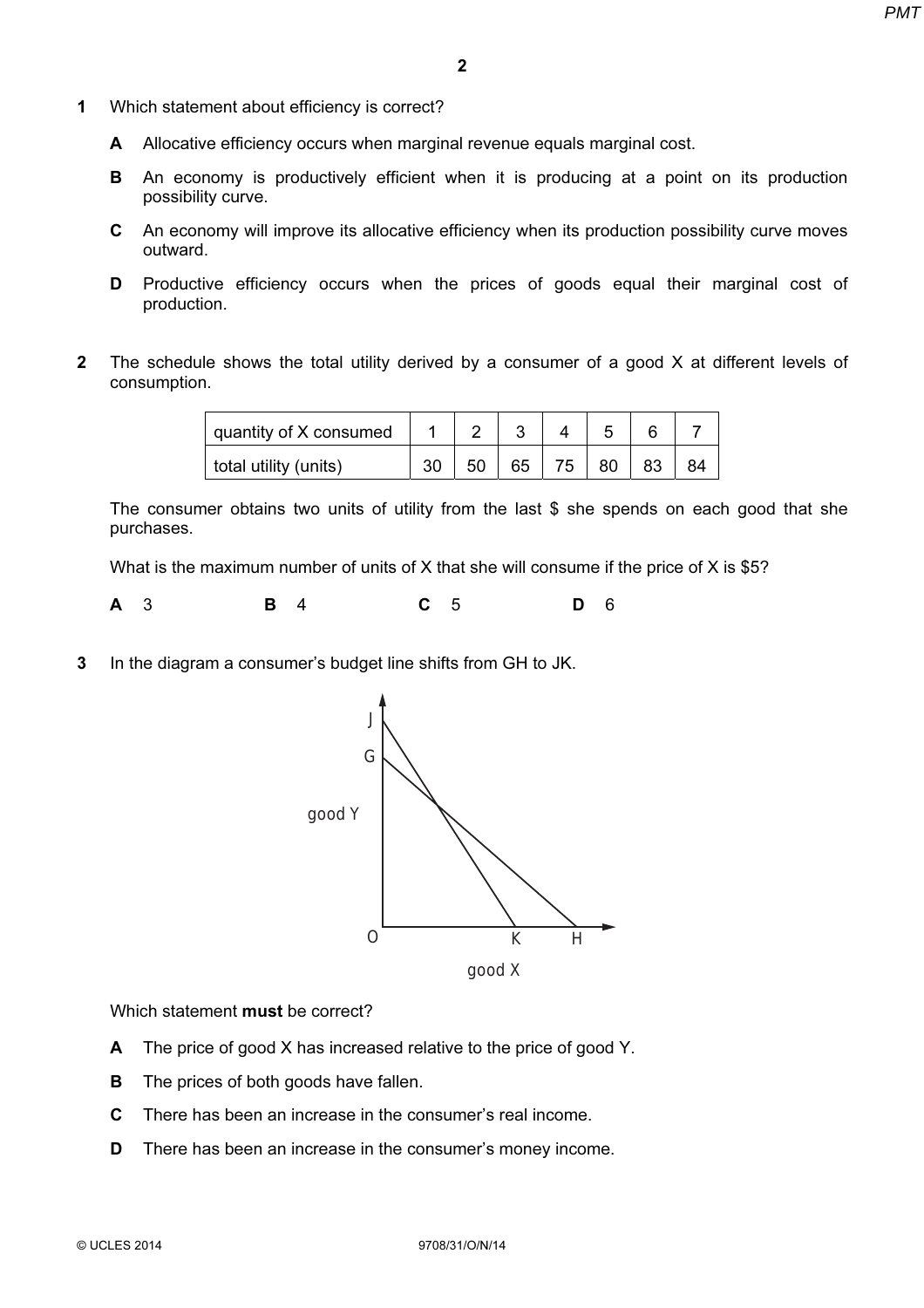4 The short-run production function in the diagram shows the relationship between the total product of labour and labour hours worked.



What is held constant when drawing this function?

- A the average price level
- **B** the hourly wage
- C the size of the labour force
- **D** the stock of capital
- 5 What is an example of a wage differential that compensates for the disadvantages associated with particular jobs?
	- A a tendency for wage rates negotiated by trade unions to exceed those for non-unionised labour
	- **B** government office workers being paid more than private sector office workers
	- C labourers on off-shore oil rigs earning more than those employed on-shore
	- **D** male workers earning more than female workers in the same job
- 6 To increase the labour force from 30 to 31 workers, an entrepreneur is forced to increase the daily wage rate from \$40 to \$41.

What is the marginal cost of labour per day?

A \$1 B \$31 C \$71 D \$1271

7 The workers in a firm have not previously belonged to a trade union but now join one.

In which circumstance is this most likely to raise their wages?

- A Capital is highly substitutable for labour.
- **B** Labour costs constitute a large fraction of the firm's costs.
- C The demand for the firm's product is price-inelastic.
- D The firm operates in a perfectly competitive labour market.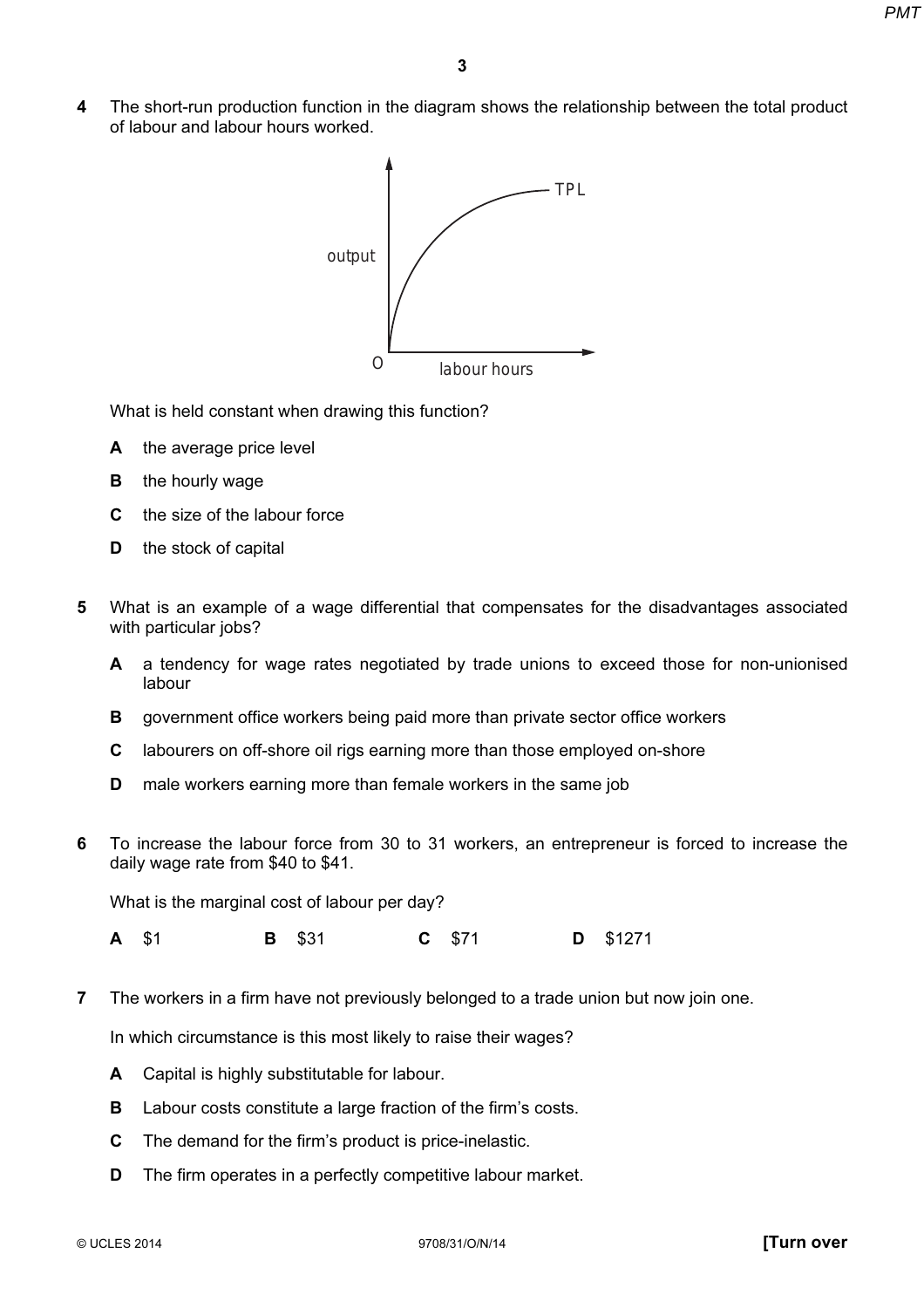8 The diagram shows the relationship between a firm's output and the number of workers employed at different levels of capital stock (K).



What does the diagram show?

- A the firm's long-run production function
- **B** the firm's long-run rate of return on capital
- C the firm's long-run total cost function
- D the firm's short-run rate of return on capital
- 9 Which diagram shows the short-run marginal cost (MC) of providing a service where the total costs of production in the short run are fixed?



- 10 Which is a financial economy of scale?
	- A greater bargaining power in purchasing from suppliers
	- **B** greater diversification of the product range
	- C lower costs in raising capital
	- **D** lower distribution costs by increasing market share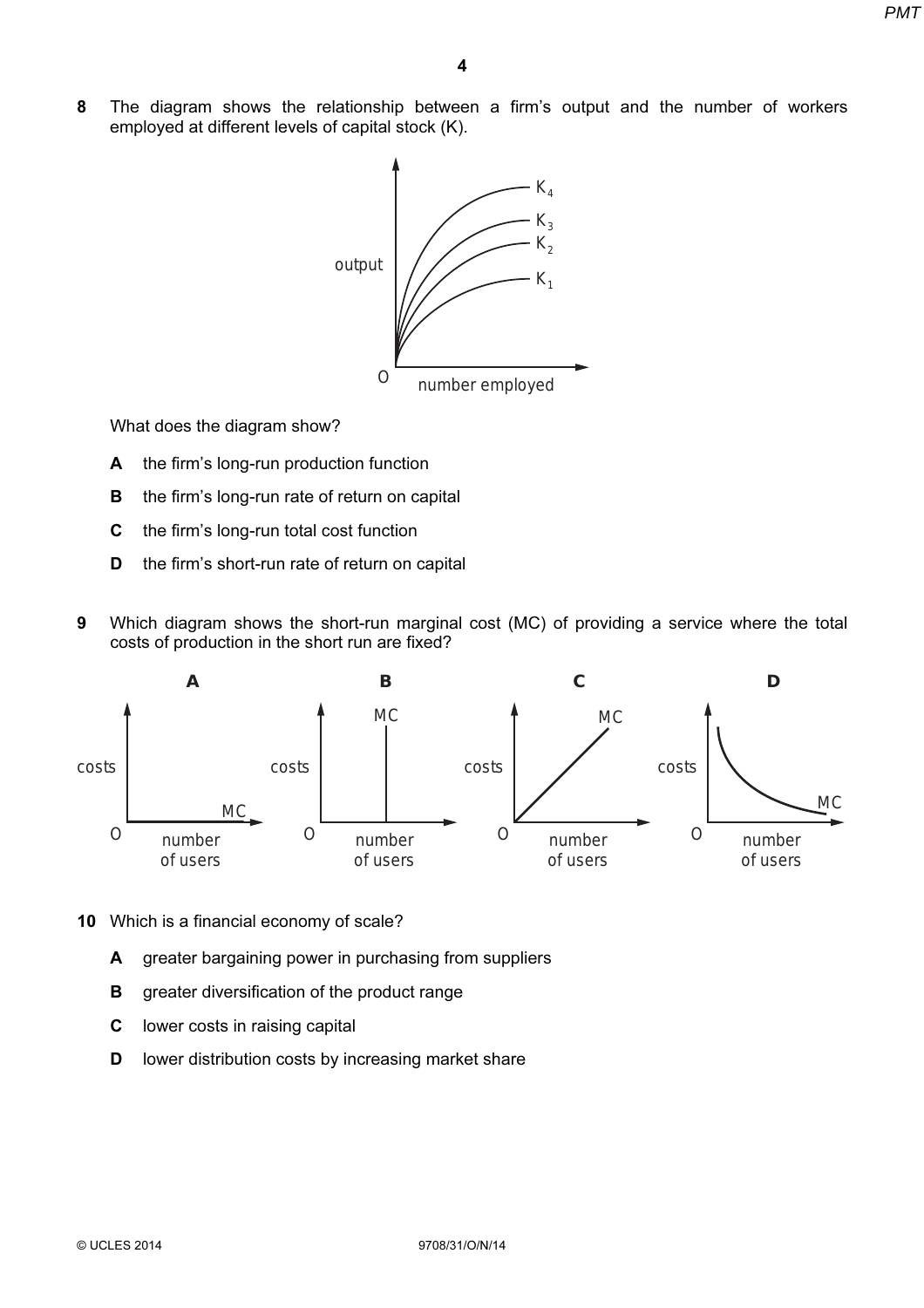11 The diagram shows a firm's average revenue curve.



What can be deduced from the average revenue curve about the firm's total revenue as it increases output?

- A It will rise continuously.
- **B** It will fall continuously.
- C It will rise initially then fall.
- D It will fall initially then rise.
- 12 What is an assumption underlying the kinked demand curve in oligopoly?
	- A A firm will increase its price in response to a price increase by a rival.
	- **B** A firm will not match a price cut by a rival.
	- C Consumers are less sensitive to price increases than price decreases.
	- D Rivals are expected to match any reduction in price.
- 13 At its current level of output a monopolist is on the price-inelastic part of its demand curve. What would happen to price and output if it maximised its profits?

|   | price    | output   |
|---|----------|----------|
| A | decrease | decrease |
| в | decrease | increase |
| C | increase | decrease |
|   | increase | increase |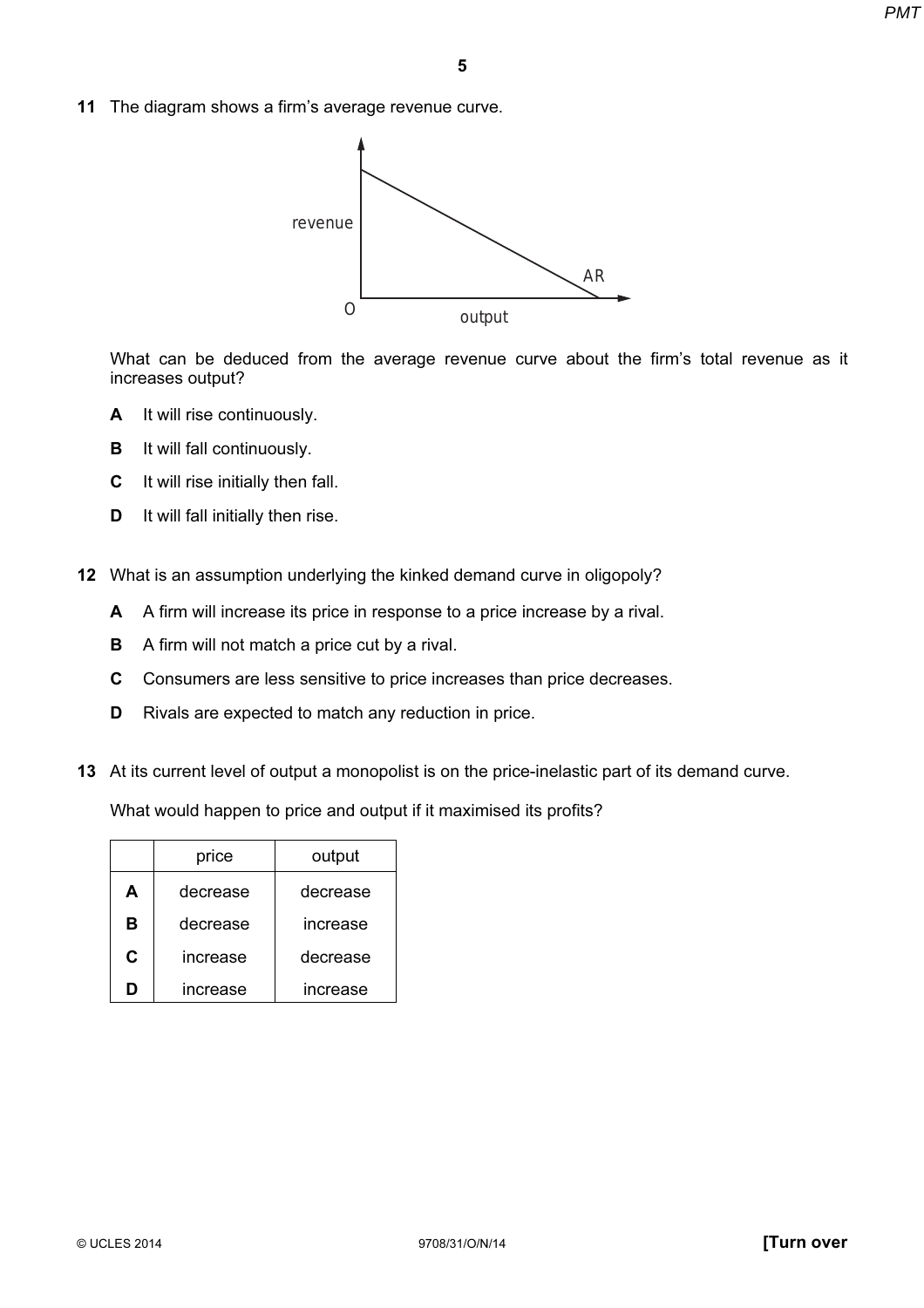14 In many countries, laws exist which prohibit firms from copying innovations introduced by other firms.

What is the economic reason behind these laws?

- A A degree of monopoly power can help to achieve allocative efficiency.
- B A degree of monopoly power may be helpful in achieving technical progress.
- C Research and development is best conducted by government organisations.
- D The prices of goods produced by monopolies need to be regulated.
- 15 Which policy change will make some individuals better off without making anyone worse off?
	- A allowing farmers to buy and sell milk quotas
	- **B** introducing a national minimum wage
	- C introducing free bus travel for those over 60
	- **D** removing restrictions on the opening hours of supermarkets
- 16 A good gives rise to external benefits and is produced under conditions of monopolistic competition.

Which statement must be correct?

- A Output of the good is at the socially optimum level.
- **B** Output of the good is above the socially optimum level.
- C Private costs exceed social benefits.
- **D** Social benefits exceed private benefits.
- 17 A woman joins the labour force earning a salary of \$25000 per annum. Her partner, who is already employed, earns \$18000 per annum. The couple pay a childminder \$8000 per annum to look after their baby.

What will be the increase in GDP?

|  | A \$17000 |  | <b>B</b> \$25000 |  | $C$ \$33000 |  | <b>D</b> \$51000 |
|--|-----------|--|------------------|--|-------------|--|------------------|
|--|-----------|--|------------------|--|-------------|--|------------------|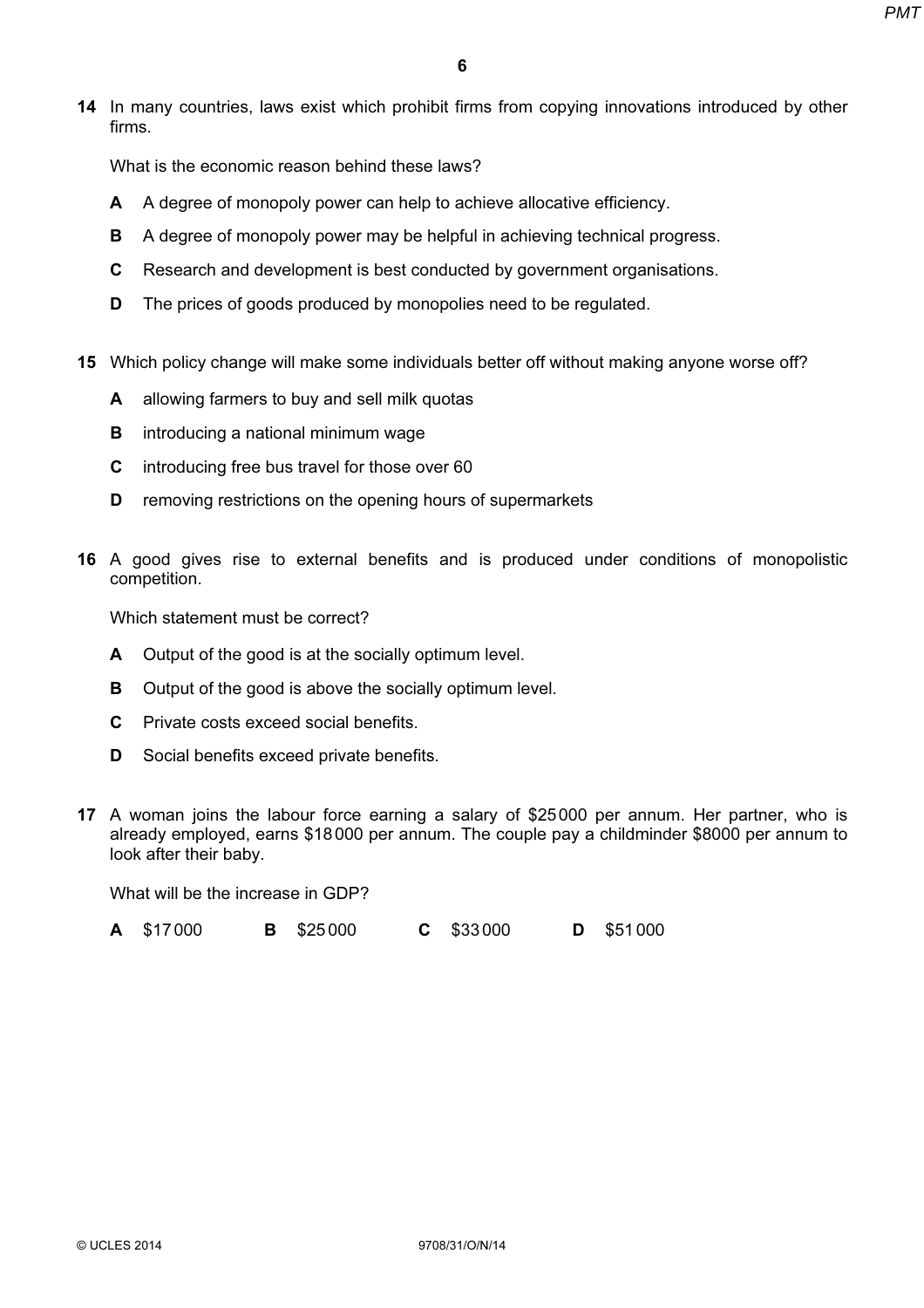18 A central bank purchases government securities as part of a policy of quantitative easing.

What is likely to be the effect on interest rates and the supply of money?

|   | interest rates | money supply |
|---|----------------|--------------|
| А | decrease       | decrease     |
| в | decrease       | increase     |
| C | increase       | decrease     |
|   | increase       | increase     |

19 An economy is operating at its natural rate of unemployment.

According to monetarist theory, what will be the effect of an unanticipated increase in the money supply on unemployment in the short run and in the long run?

|   | short run | long run  |  |
|---|-----------|-----------|--|
| А | no change | no change |  |
| в | no change | reduction |  |
| C | reduction | no change |  |
| П | reduction | reduction |  |

20 In an economy in which there is full employment, the marginal propensity to consume of pensioners is greater than that of taxpayers. Government expenditure on pensions is decreased by \$20 billion.

To maintain full employment, taxation must be

- A increased by more than \$20 billion.
- **B** increased by less than \$20 billion.
- C reduced by less than \$20 billion.
- **D** reduced by more than \$20 billion.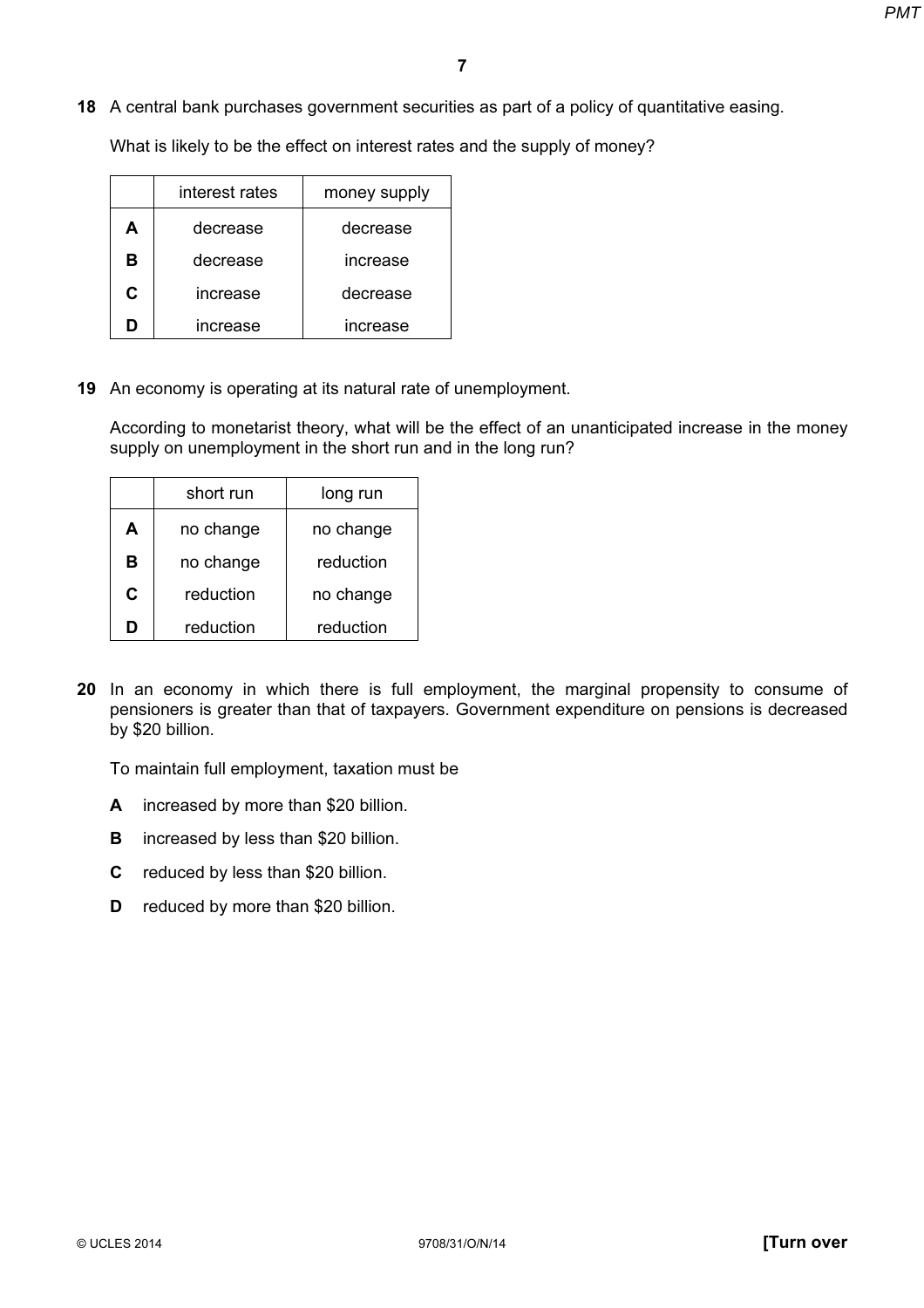21 The table shows some data for an economy.

| investment<br>$\mathsf{m}$ | exports<br>\$m | government<br>expenditure<br>\$m | savings<br>\$m\$ | imports<br>$\mathsf{m}$ | taxation<br>\$m\$ | national<br>income<br>\$m |
|----------------------------|----------------|----------------------------------|------------------|-------------------------|-------------------|---------------------------|
| 200                        | 100            | 100                              | 100              | 120                     | 100               | 700                       |
| 200                        | 100            | 100                              | 120              | 140                     | 100               | 800                       |
| 200                        | 100            | 100                              | 130              | 170                     | 100               | 900                       |
| 200                        | 100            | 100                              | 140              | 200                     | 280               | 1000                      |

What is the equilibrium level of national income?

|  | A \$700 m |  | <b>B</b> \$800 m |  | $C$ \$900 m |  | <b>D</b> \$1000 m |
|--|-----------|--|------------------|--|-------------|--|-------------------|
|--|-----------|--|------------------|--|-------------|--|-------------------|

- 22 Assuming a constant income velocity of circulation of money, if the rate of inflation is 10% and the rate of growth of the money supply is 7%, what will be the approximate change in the volume of national output?
	- A –7% B –3% C +3% D +13%
- 23 The diagram shows two liquidity preference demand curves for money (LP). The money supply is M and the initial equilibrium rate of interest is  $r_1$ .



What could have caused the fall in the rate of interest from  $r_1$  to  $r_2$ ?

- A an increase in output
- **B** an increase in savings
- C an increase in unemployment
- **D** a rise in the price level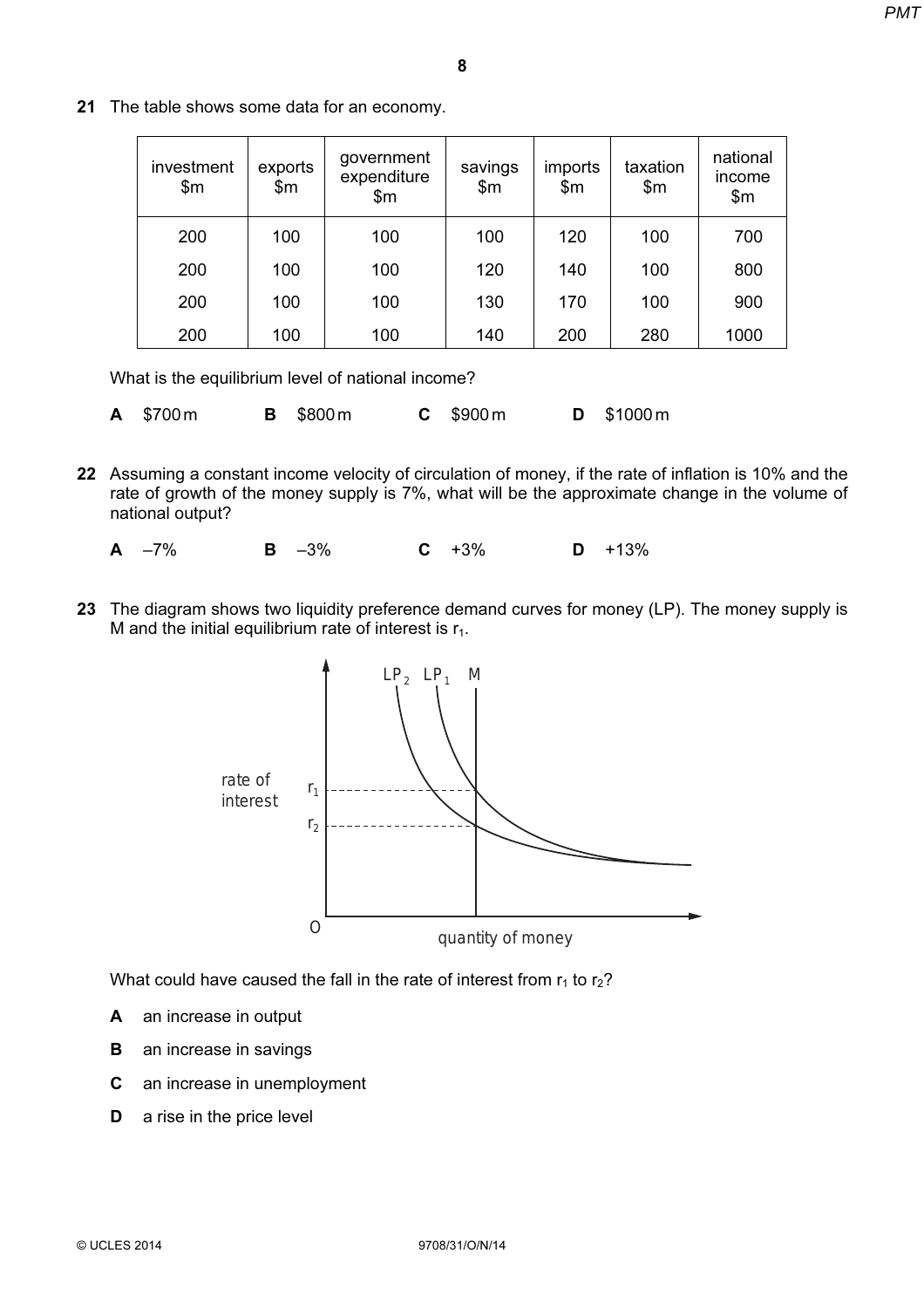- 24 What would be most likely to increase a country's long-run trend rate of growth?
	- A an appreciation of the currency
	- **B** an increase in import tariffs
	- C an increase in the money supply
	- D a reduction in the ratio of Government Debt toGDP

### 25 The chart shows the rates of economic growth and unemployment in a country for the period 2007 to 2010.



What does the chart show?

- A Real GDP was lowest in 2010.
- B The standard of living fell between 2009 and 2010.
- C The total labour force declined between 2007 and 2009.
- D The unemployment rate fell when the growth rate increased.
- 26 The number of people employed in a country and the level of unemployment both decrease.

What could explain this?

- A an increase in the age at which state pensions are payable
- **B** an increase in the number of students
- C an increase in the population of working age
- D net inward immigration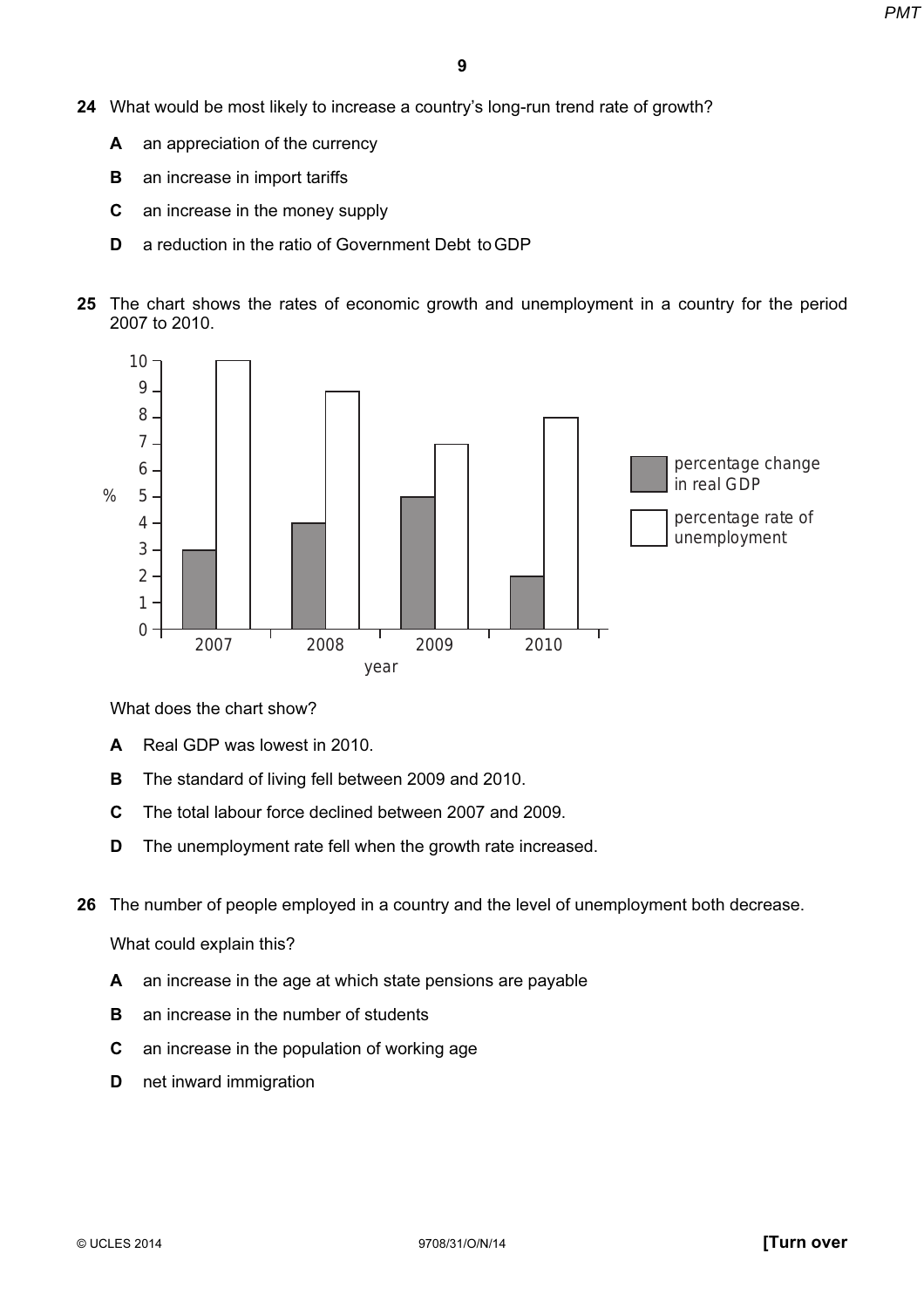27 Which combination of government interventions would be intended to support the lower income group in an economy?

|   | welfare payment<br>system | tax system   | type of subsidy   |
|---|---------------------------|--------------|-------------------|
| A | means tested              | progressive  | food              |
| в | means tested              | proportional | private transport |
| C | universal                 | proportional | food              |
|   | universal                 | progressive  | private transport |

28 The government of a major trading country imposes a tariff on imported goods.

What is likely to be the impact on the prices paid to the foreign producers of the goods and on the prices paid for the goods by domestic consumers?

|   | prices paid to<br>foreign<br>producers | prices paid by<br>domestic<br>consumers |
|---|----------------------------------------|-----------------------------------------|
| A | decrease                               | decrease                                |
| в | decrease                               | increase                                |
| C | increase                               | decrease                                |
| n | increase                               | increase                                |

29 In which set of circumstances is an economy likely to experience both falling inflation and, at the same time, falling unemployment?

|   | unemployment           | actual growth rate in output         |
|---|------------------------|--------------------------------------|
| A | above the natural rate | above long-term trend rate of growth |
| в | above the natural rate | below long-term trend rate of growth |
| C | below the natural rate | above long-term trend rate of growth |
| D | below the natural rate | below long-term trend rate of growth |

- 30 If the unemployment that exists in a country is judged to be mainly structural, which is the most effective policy the government could implement?
	- A increase subsidies for training
	- **B** increase the money supply
	- C reduce tax rates
	- D raise interest rates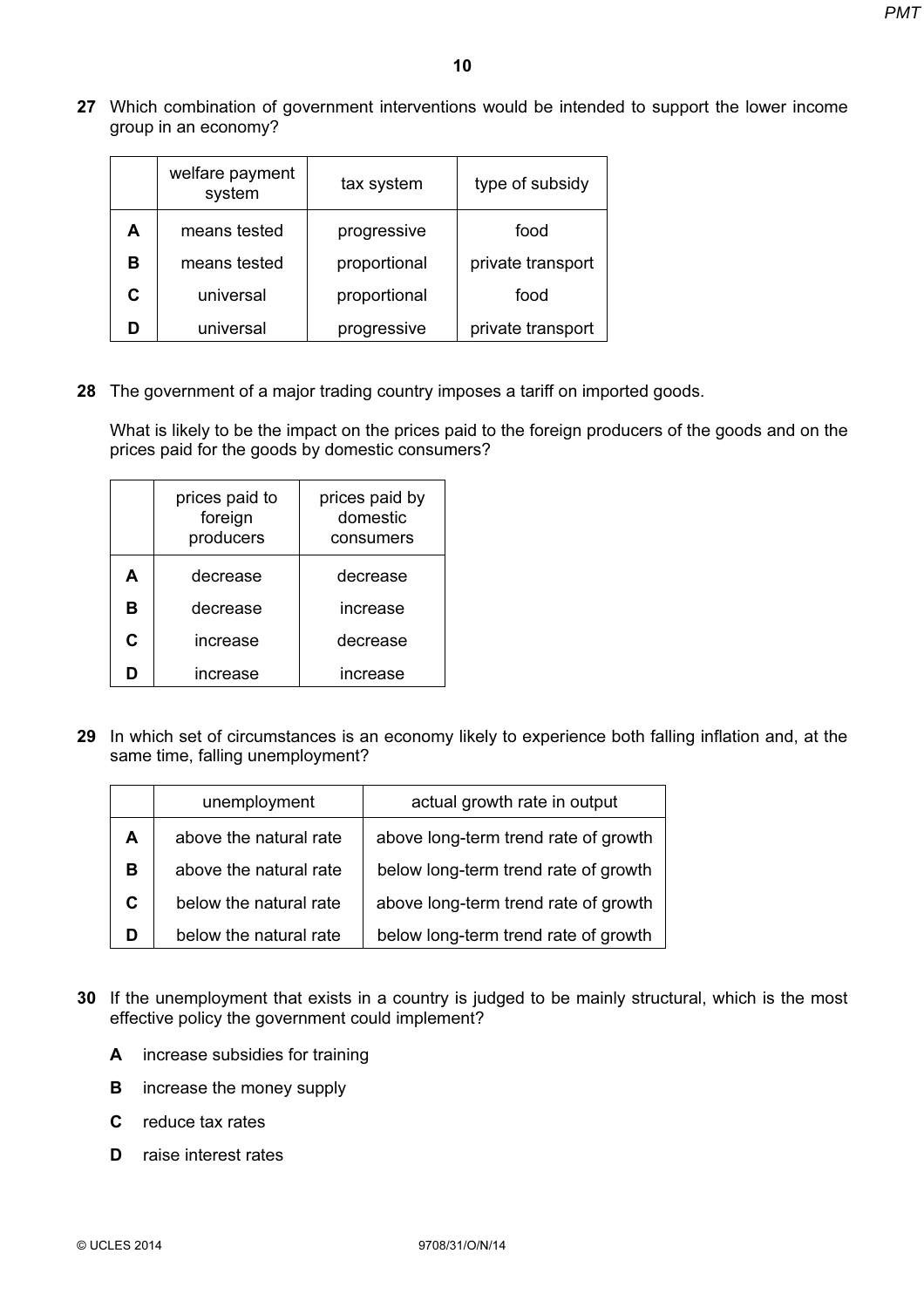# 11

# BLANK PAGE